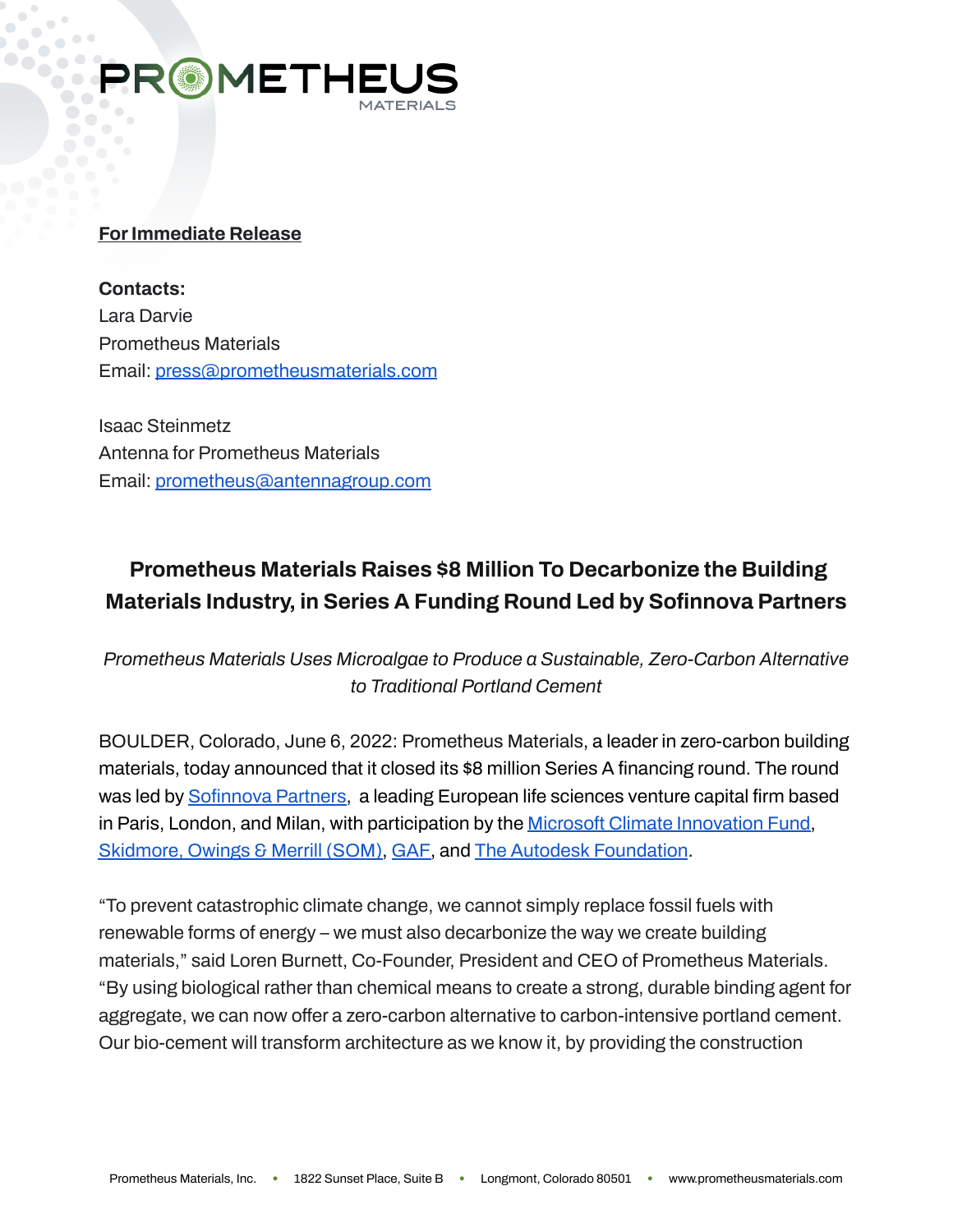

industry with a new decarbonized building material that has environmental and mechanical properties that mirror or exceed the capabilities of concrete, wood, steel, and glass."

## **Bringing Zero-Carbon Building Materials to Market**

Prometheus Materials will use the funding to commercially manufacture zero-carbon masonry units at its production facility in Longmont, Colorado. The products will be marketed to architects, engineers, property and facility developers, and others in the construction industry as an affordable, strong, and durable zero-carbon alternative to portland cement-based concrete masonry units (commonly known as concrete blocks). Pilot projects using Prometheus Materials masonry units are currently underway.

Over the next two years, Prometheus will use its Series A funding to begin commercial production of other zero-carbon building products, including:

- **Precast biocomposite elements,** a decarbonized alternative to traditional precast portland cement-based roofing tiles, wall panels, sound barriers, and other concrete elements.
- **Ready-mix biocomposite,** a decarbonized alternative to traditional portland cement-based ready-mix concrete.

#### **A Groundbreaking Solution to a Global Problem**

Developed under a Department of Defense grant by a team of scientists and engineers at the University of Colorado Boulder, Prometheus Materials' zero-carbon building products are manufactured using naturally occurring microalgae. Using a patent-pending photosynthetic biocementation process, Prometheus Materials combines microalgae with water, sunlight, and  $CO<sub>2</sub>$  to create a bio-cement similar to the material that coral uses to build reefs and oysters use to generate their shells.

When mixed with aggregate, this bio-cement creates a zero-carbon building material with mechanical, physical, and thermal properties comparable or superior to portland cement-based concrete.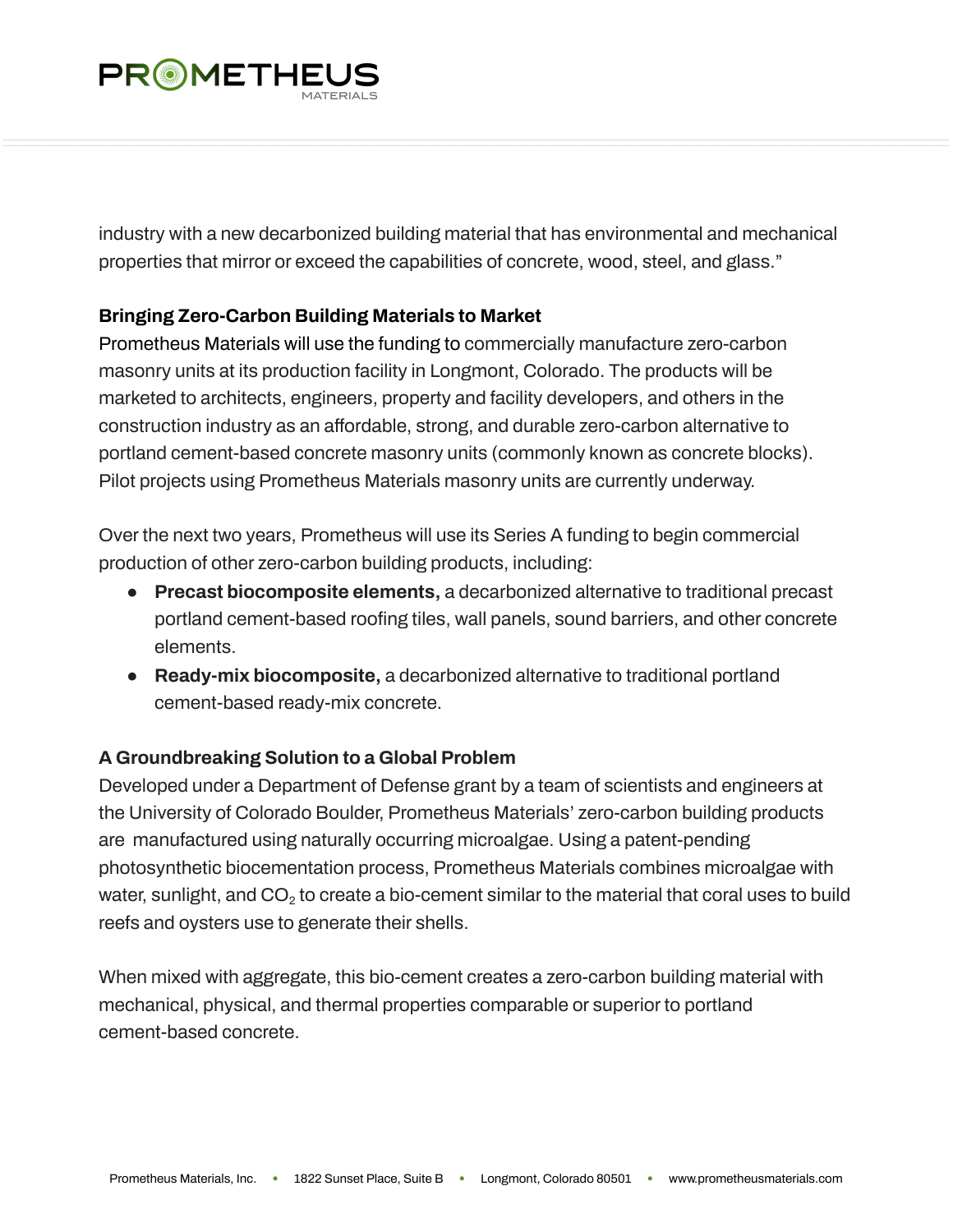

This new material circumvents the carbon-intensive processes involved in the production and transportation of the 4 billion tons of portland cement made each year; processes that are responsible for 8% of the world's total annual  $CO<sub>2</sub>$  emissions, according to a report from Chatham House. This, along with the product's ability to sequester carbon during the production process, results in a reduction of approximately 90% of embodied carbon compared to existing portland-cement based products.

"Coral reefs, shells, and even the limestone we use to produce cement today show us that nature has already figured out how to bind minerals together in a strong, clever, and efficient way," says Dr. Wil Srubar III, Co-founder and Chief Technology Advisor at Prometheus Materials. "By working with nature to use existing microalgae to bind minerals and other materials together to create new types of sustainable building materials, we can eliminate most, if not all, of the carbon emissions associated with traditional concrete-based building materials."

"As Microsoft grows, we continue to build new datacenters and corporate campuses. Sustainable building materials, like the carbon negative solution from Prometheus Materials, will enable our data centers to actually sequester carbon," said Mark Kroese, General Manager, Sustainability Solutions at Microsoft. "We are proud to be working with Prometheus on this pilot program for low carbon concrete, and to be investing in companies that accelerate building decarbonization through our Climate Innovation Fund."

"We've been impressed by the team's ability to deliver a long-sought, sustainable, and highly effective replacement for traditional portland cement, minus the carbon emissions," says Joško Bobanović, Partner at Sofinnova Partners, and a member of the Sofinnova Industrial Biotech team. "This solution demonstrates the power of biology to replace existing industrial processes with climate-friendly alternatives."

Architects, engineers, property and facility developers, and others in the construction industry interested in learning more about how Prometheus Materials can help them achieve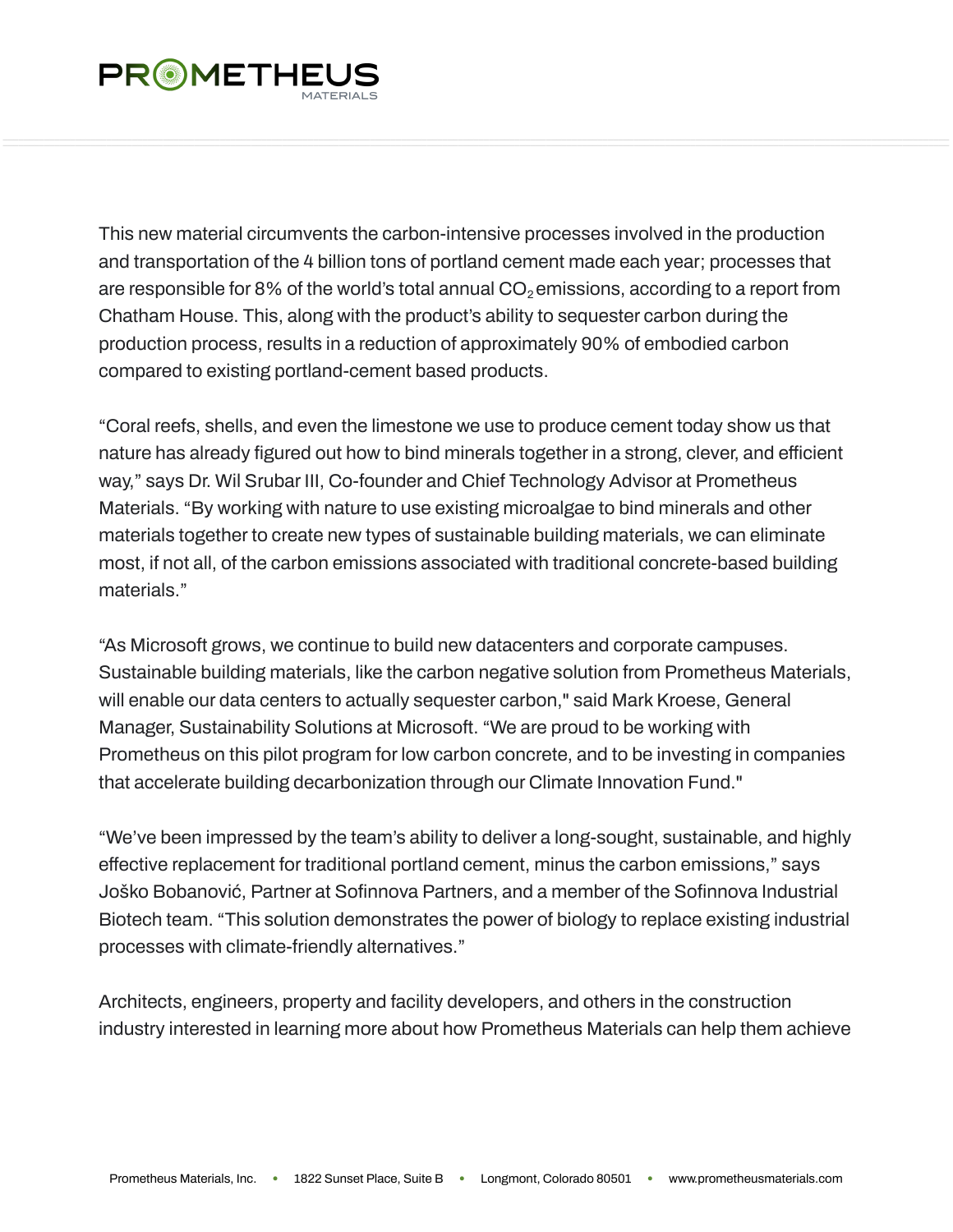

a carbon-negative future should visit [prometheusmaterials.com](https://prometheusmaterials.com/) or contact the company at [info@prometheusmaterials.com.](mailto:info@prometheusmaterials.com)

#### **About [Prometheus](https://prometheusmaterials.com/) Materials**

Prometheus Materials delivers sustainable building materials that accelerate the world's transition to a carbon-negative future. Inspired by biological processes found in nature, the company has developed a technology that uses naturally occurring microalgae to produce a bio-cement that offers an affordable, strong, and durable alternative to carbon-intensive portland cement. When mixed with aggregate, this bio-cement creates a zero-carbon building material with the mechanical, physical, and thermal properties comparable or, in some cases, superior to portland cement-based concrete. Learn more about how the company enables the decarbonization of the construction industry at [prometheusmaterials.com](https://prometheusmaterials.com/).

#### **About [Sofinnova](https://sofinnovapartners.com/) Partners**

Sofinnova Partners is a leading European venture capital firm in life sciences, specializing in healthcare and sustainability. Based in Paris, London and Milan, the firm brings together a team of professionals from all over the world with strong scientific, medical and business expertise. Sofinnova Partners is a hands-on company builder across the entire value chain of life sciences investments, from seed to later-stage. The firm actively partners with ambitious entrepreneurs as a lead or cornerstone investor to develop transformative innovations that have the potential to positively impact our collective future. Founded in 1972, Sofinnova Partners is a deeply-established venture capital firm in Europe, with 50 years of experience backing over 500 companies and creating market leaders around the globe. Today, Sofinnova Partners has over €2.5 billion under management. For more information, please visit: [sofinnovapartners.com](https://sofinnovapartners.com/).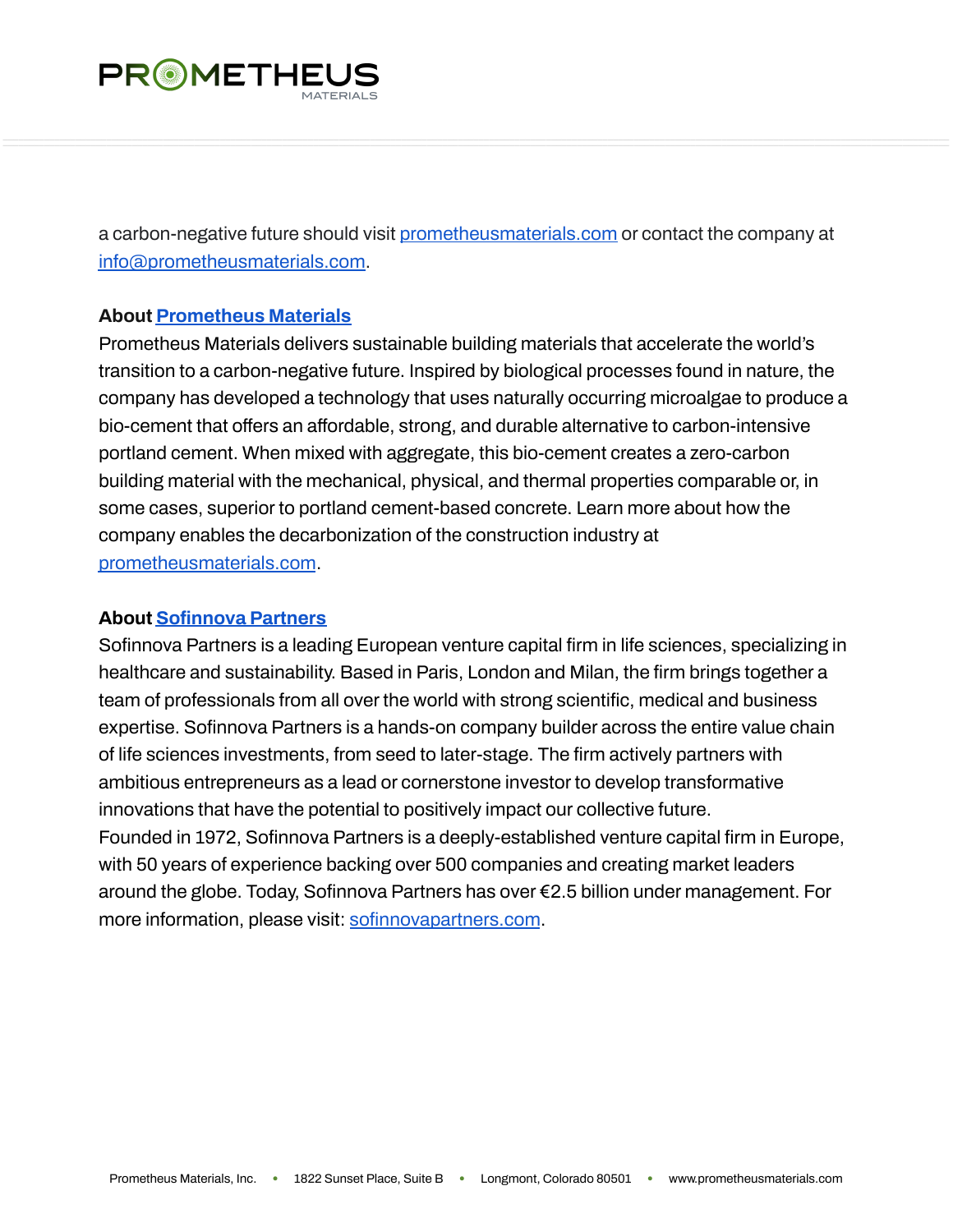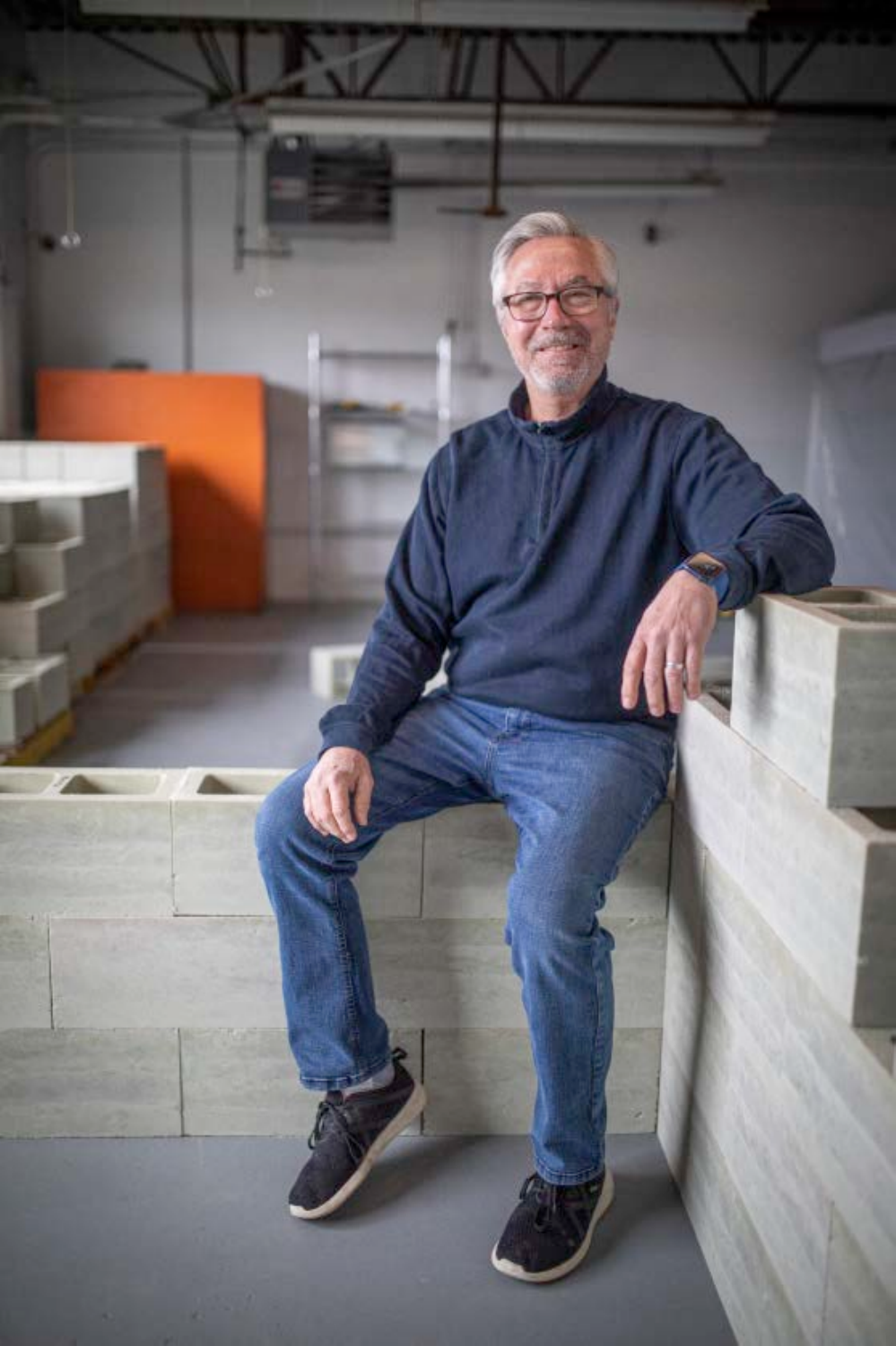